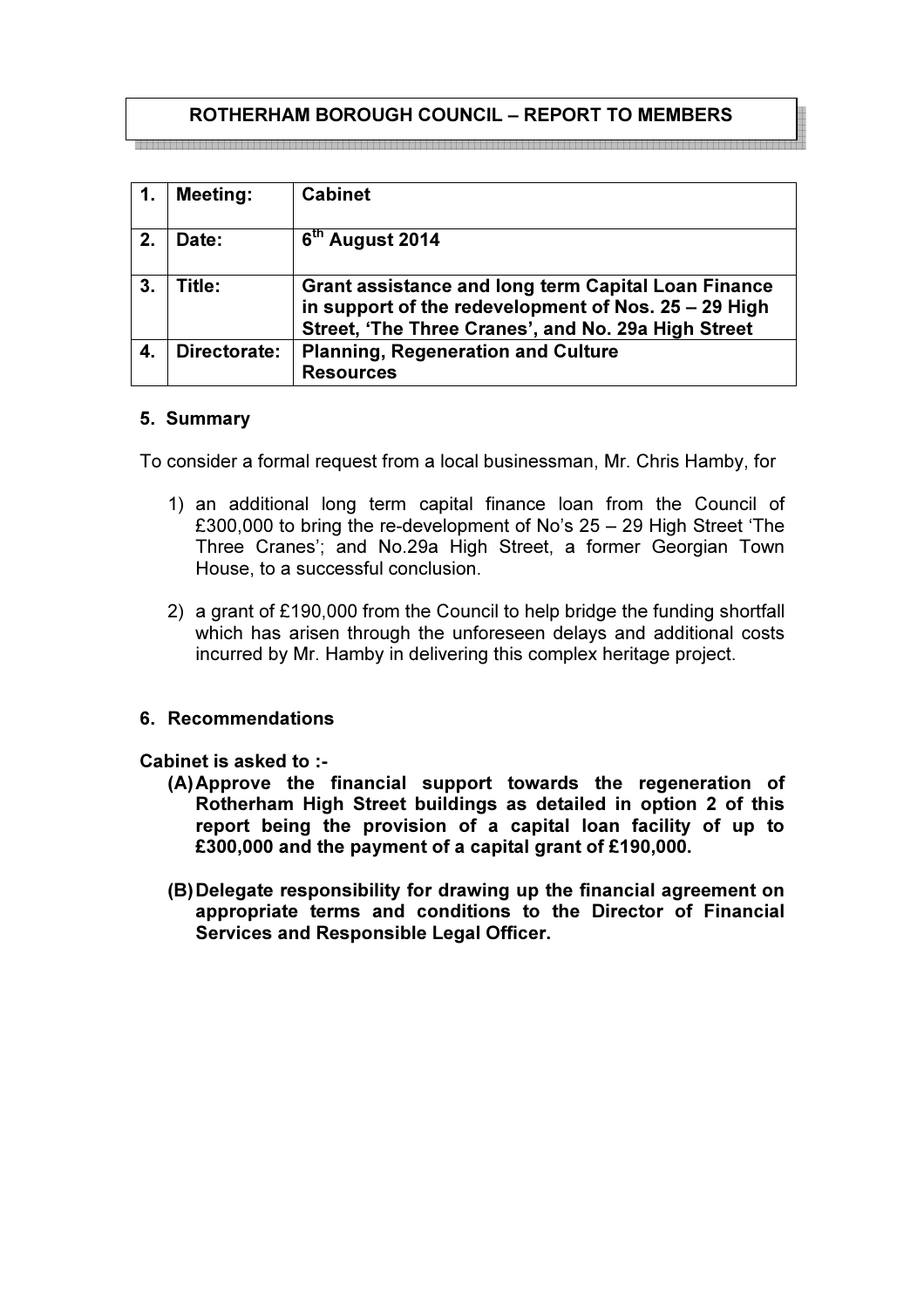## 7. Background

On 7<sup>th</sup> September 2011 and 27<sup>th</sup> November 2013, Cabinet approved long term loan facilities totalling £0.89m over 25 years to a local business man, Mr. Chris Hamby, to restore buildings on the High Street in support of the Council's corporate priority of creating a vibrant Town Centre.

The loan facilities were to facilitate the purchase and subsequent redevelopment of No's 17,19 and 21 High Street along with the following listed buildings: No's 25 – 29 High Street 'The Three Cranes'; No.29a High Street a former Georgian Town House; and The George Wright Building.

Development by a private sector owner was necessary to lever in Heritage Lottery Funding (HLF) to meet the cost of additional works to the listed buildings.

Mr. Hamby has since drawn down on the loan facility in full and has successfully completed the redevelopment of No's 17, 19 and 21. Work has also commenced on the three Grade 2 Listed buildings, nos 25-29 (Alfonsos and Three Cranes) and the George Wright building and the work on these properties is scheduled to be completed by the end of December 2014.

#### Case for Further Support

There have however, been significant delays on the redevelopment of the three listed buildings. This has arisen due to delays in securing the HLF funding, the severe winters causing additional damage to the fabric of the building, additional unforeseen structural issues and subsequent additional costs associated with specialist archaeological and architects fees. In addition extra "abnormals" such as unforeseen works to the basement of 29 High Street and the party walls to 25/27 and 29 High Street have led to further costs that were not anticipated at the start of the project. The result is that Mr Hamby is experiencing a funding shortfall in order to complete the full restoration of these important historical buildings.

#### **Options**

Option 1 – RMBC do not provide assistance

Without additional support Mr. Hamby will be unable to achieve a "fit out" of these buildings which in turn will hamper his ability to let these units and this in turn will exacerbate his ability to repay his existing loan commitments to the Council. It is therefore deemed prudent for the Council to continue its commitment to this important High Street regeneration project and ensure its ongoing success.

As the Townscape Heritage Initiative (THI) programme is brought to a conclusion there are no additional funds available from the Heritage Lottery Fund. As matters stand the property will not be fully completed by the end of the programme in December 2014. The property would still require internal fit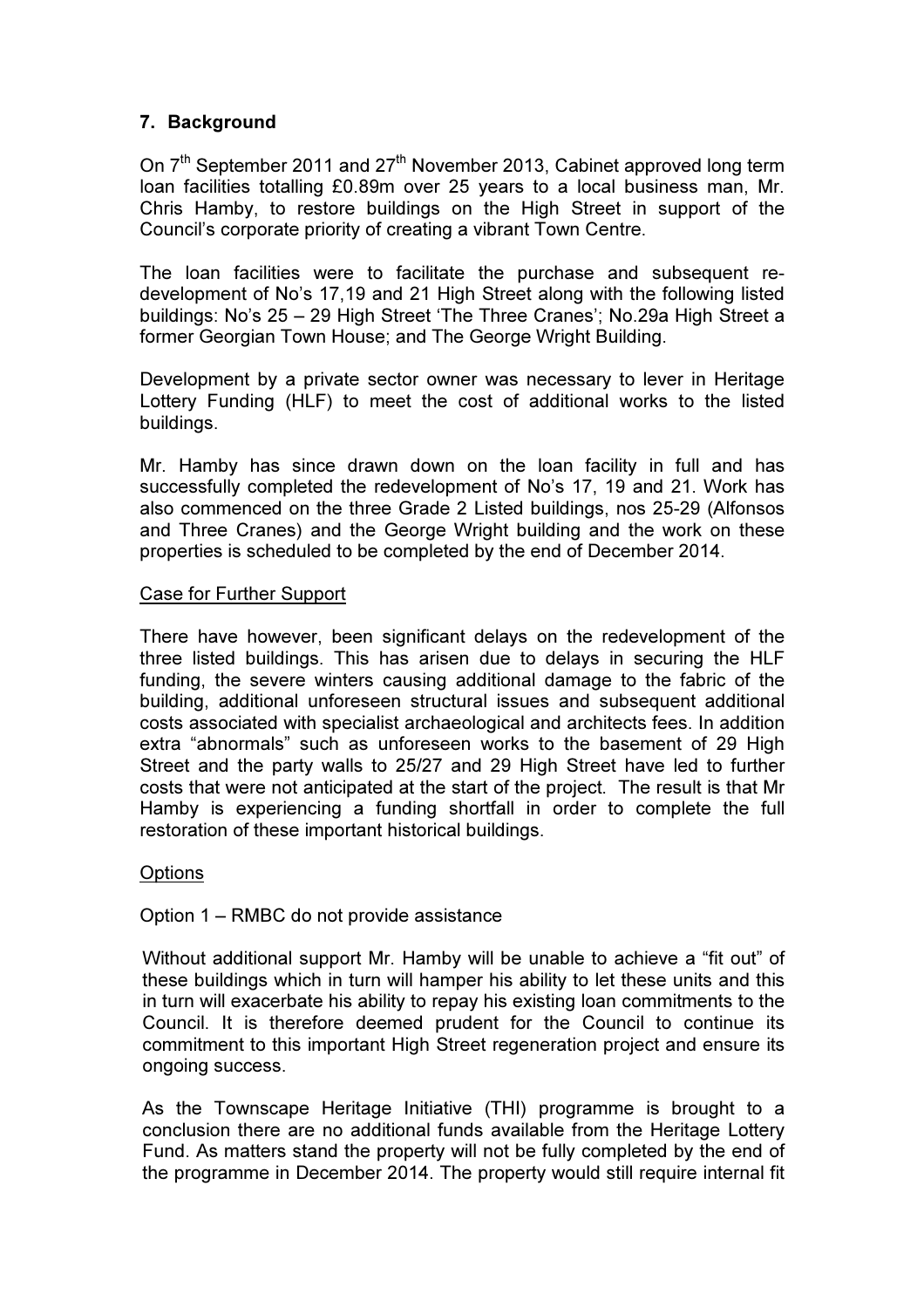out which would increase the likelihood of it not being let and Mr Hamby being unable to meet his existing commitments to the Council.

Option 2 – RMBC to provide further financial assistance

In order to facilitate the full completion of the regeneration programme and the major project for the High Street, RMBC could consider further financial assistance. This could be in the form of a further loan, a grant or a mixture of the two.

As with the original loan facility, the additional loan facility will be provided by the Council on commercial terms pursuant to the General Power of Competence within the Localism Act 2011. As the loan is on commercial terms, it is not considered to be "State Aid". Security for the additional loan facility will be in the form of a Loan Agreement secured by a Legal Charge over the existing property assets of Mr Hamby and the properties that have been acquired on the High Street for re-development registered with the Land Registry. Professional valuation advice has been obtained to ensure that the value of the properties is more than sufficient to offer appropriate security for the proposed additional new loan and the remaining outstanding loan debt on those properties. This advice confirmed that position. The repayment of the loan (principal and interest) including the cost of administration and management will be co-terminus with the remaining term on the existing loan, ie 22.5 years.

RMBC could also look to provide grant assistance, due to the following circumstances and requirements:-

- (a) Additional heritage themed space fit out
- (b) The unique, historical and architectural significance of the buildings concerned
- (c) An agreement from the owner to allow RMBC Heritage services to utilise the building to include an option to:-
	- (i) Allow provision for heritage / museum interpretations to be displayed within the buildings
	- (ii) Provision for individuals to visit the buildings
	- (iii) Display and provision of the architectural and historical information of the buildings
- (d) Not over-burden the development with too high repayment costs which in turn could hinder the repayment of the existing loans to RMBC

The recommendation under option 2 is:-

- £300,000 loan
- £190,000 grant